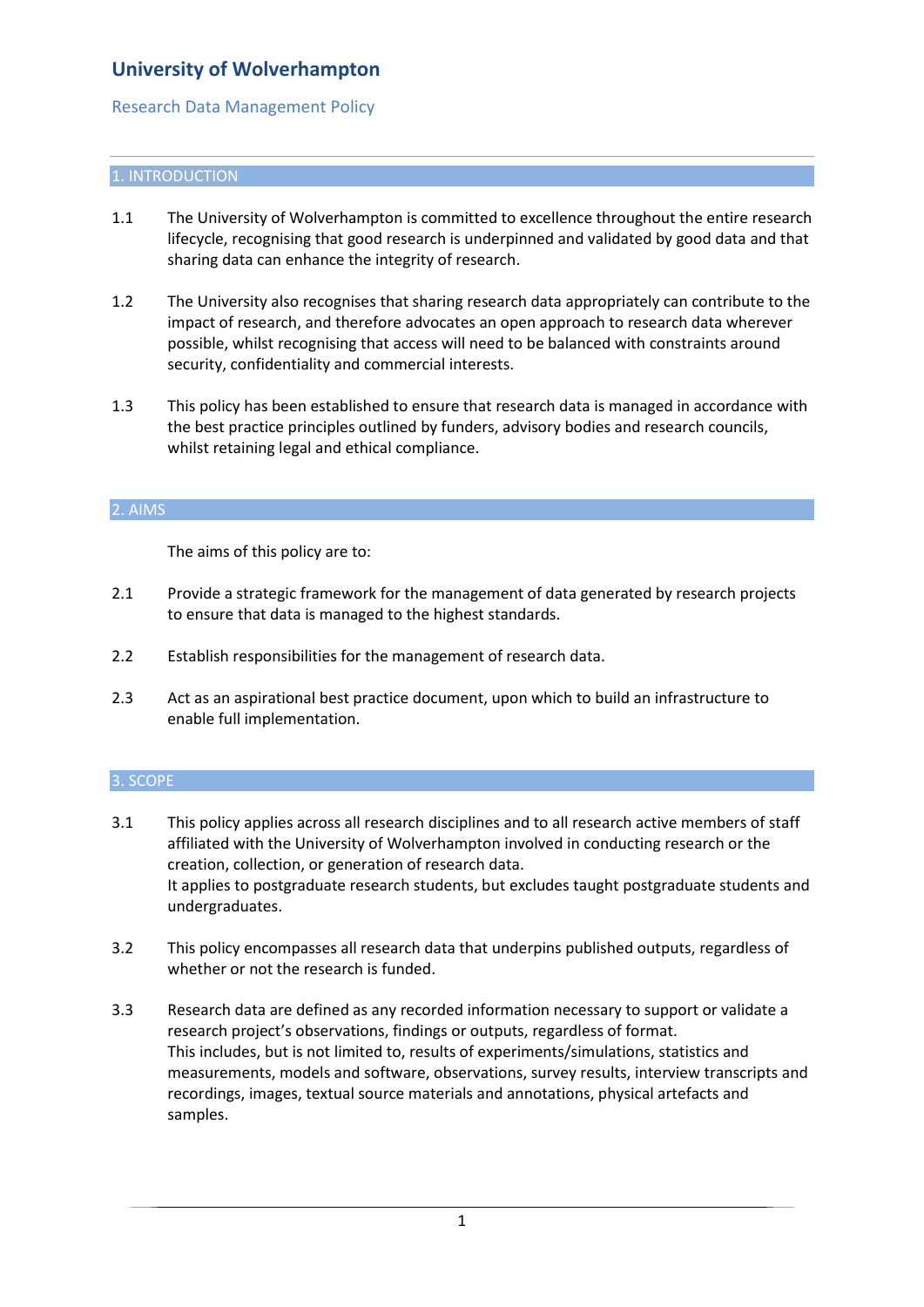## Research Data Management Policy

## 4. POLICY

- 4.1 Research data must be managed to the highest standards throughout the research data lifecycle as part of the University's commitment to research excellence.
- 4.2 The Principal Investigator on a grant application or research project is ultimately responsible for research data management, regardless of whether they are the most senior academic on the project team. Sole researchers or research students are considered Principal Investigators for individual projects.
- 4.3 The Principal Investigator for each research project or programme is responsible for the creation of an appropriate research data management plan, and for ensuring that all members of the research team are aware of, understand and abide by the plan.
- 4.4 Data management plans should be created for each proposed research project in line with the funder's specific requirements, or if no requirements are specified by the funder, then in accordance with best practice described by DMP [Online.](https://dmponline.dcc.ac.uk/)
- 4.5 Once the project is approved the data management plan should be updated and explicitly address the capture, management, integrity, confidentiality, storage, preservation, sharing and publication of research data. Data management plans should take account of and ensure compliance with [relevant legislative frameworks](https://library.leeds.ac.uk/research-data-ethics) which may limit public access to the data (for example, in the areas of data protection, intellectual property and human rights).
- 4.6 Active research data should be backed up regularly, and stored securely on the networked file store provided by the University. Principal Investigators should ensure that access is not limited to a single person.
- 4.7 When research data needs to be shared across multi institutional teams, IT services must be consulted for advice on appropriate shared and cloud based storage.
- 4.8 [Data](https://www.wlv.ac.uk/media/departments/office-of-the-vice-chancellor/Data-Protection-Policy-2018.pdf) should be classified, stored and processed in accordance with the University's Data [Protection Policy](https://www.wlv.ac.uk/media/departments/office-of-the-vice-chancellor/Data-Protection-Policy-2018.pdf) and [Encryption Policy.](https://www.wlv.ac.uk/media/departments/office-of-the-vice-chancellor/images/Encyption-Policy-v.1.1.pdf) Classification of data will inform the methods of storage and security to be applied.
- 4.9 Researchers must keep clear and accurate records of the research procedures followed and the results obtained, including interim results. Research data must be:
	- o Accurate, complete, authentic and reliable.
	- o Identifiable, retrievable, and available when needed.
	- o Secure and safe with appropriate measures taken in handling sensitive, classified and confidential data.
	- $\circ$  Kept in a manner that is compliant with legal obligations, University policy and, where applicable, the requirements of funding bodies.
	- o Preserved for its life-cycle with the appropriate high-quality metadata.
	- $\circ$  Able to be made available to others in line with appropriate ethical, data sharing and Open data principles.
- 4.10 After completion of the research, unless restricted by legal, ethical or commercial considerations, research data should be made accessible in a timely manner by depositing in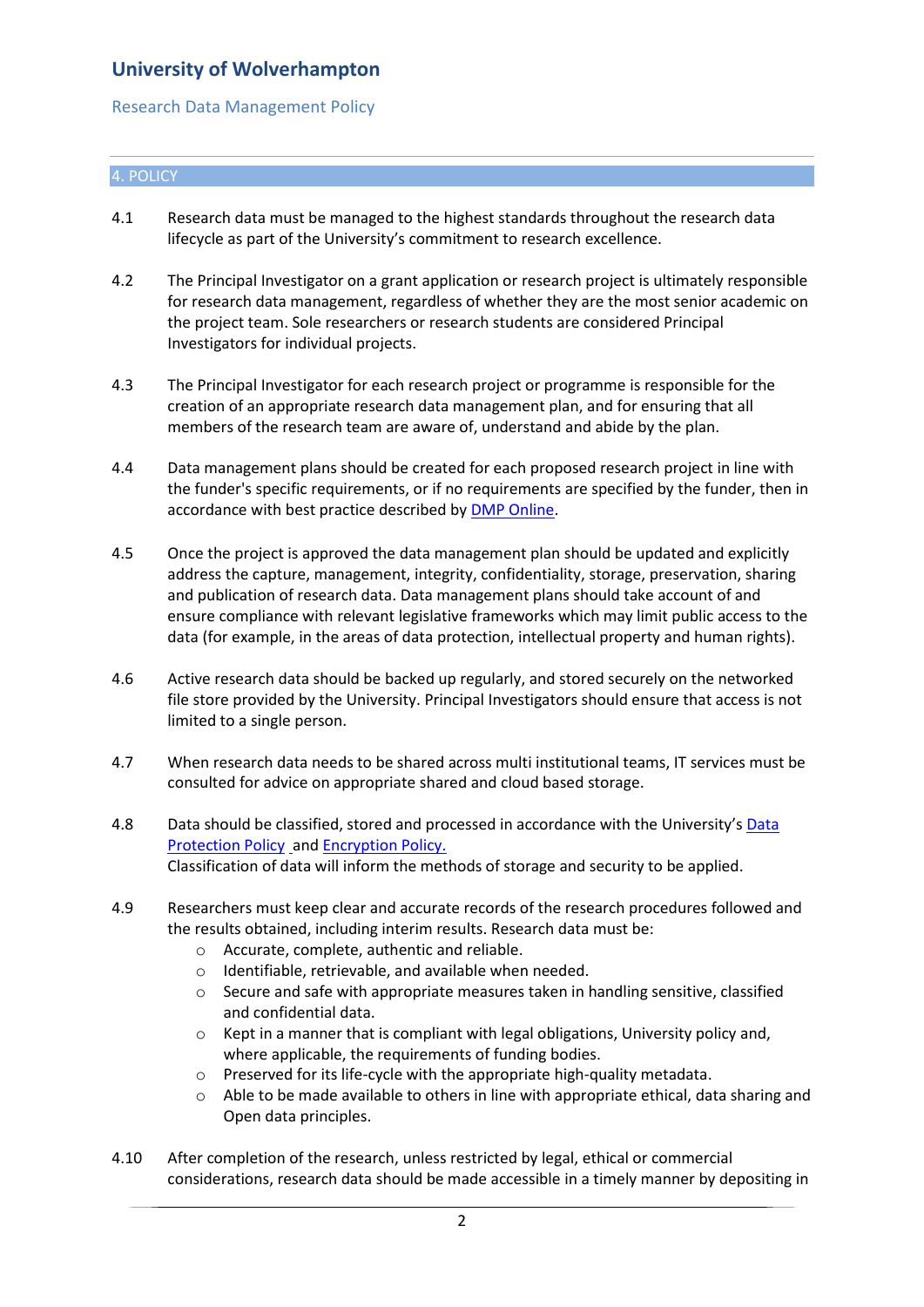## Research Data Management Policy

either a funder mandated repository, an appropriate national or international data service or a discipline specific repository. A general purpose repository such as [Zenodo,](https://zenodo.org/) or the [registry of research data repositories](https://www.re3data.org/) should be used to find a suitable resource, which should enable open access to data and assign a Digital Object Identifier (DOI).

- 4.11 When the research output is submitted to WIRE via Elements, the DOI link to the dataset should be added to the submission form to allow the appropriate metadata to be created to link the data to the research output.
- 4.12 The University of Wolverhampton strongly recommends use o[f ORCiD identifiers](https://orcid.org/) throughout the research lifecycle, therefore all data deposits should be accompanied by an individual ORCiD identifier.
- 4.13 Published papers should include a statement describing how, and on what terms, supporting research data may be accessed.
- 4.14 Primary data should be preserved in an appropriate, non-proprietary format and storage facility for a minimum of 10 years, unless funders specify preservation periods that exceed this. It should be kept in a form that would enable retrieval by a third party, subject to limitations imposed by legislation and general principles of confidentiality.
- 4.15 If research data is to be deleted or destroyed, either because its agreed period of retention has expired or for legal or ethical reasons, it should be done so in accordance with all legal, ethical, research funder and organisational requirements and with particular concern for confidentiality and security.
- 4.16 Members of staff are required to inform their line manager and/or the University Secretary at the earliest opportunity of the compromise or loss of a device or data which contains or may contain classified data. Data breaches must be reported within 72 hours. Any actual or potential data breach must be reported in line with University's [Data Breach Policy](https://www.wlv.ac.uk/media/departments/office-of-the-vice-chancellor/4.2---Data-Breach-Policy-2018.pdf)
- 4.17 The interests of human participants of research must be protected during all stages of the data lifecycle. Informed consent must be given for the collection of personal data.
- 4.18 Exclusive rights to reuse or publish research data should not be transferred to commercial publishers or agents without retaining the rights to make the data openly available for reuse, unless this is a condition of funding.
- 4.19 A Research Data Management Working Group has been set up to manage the necessary resources for the implementation of this research data management policy, and will be issuing further guidance as this project continues.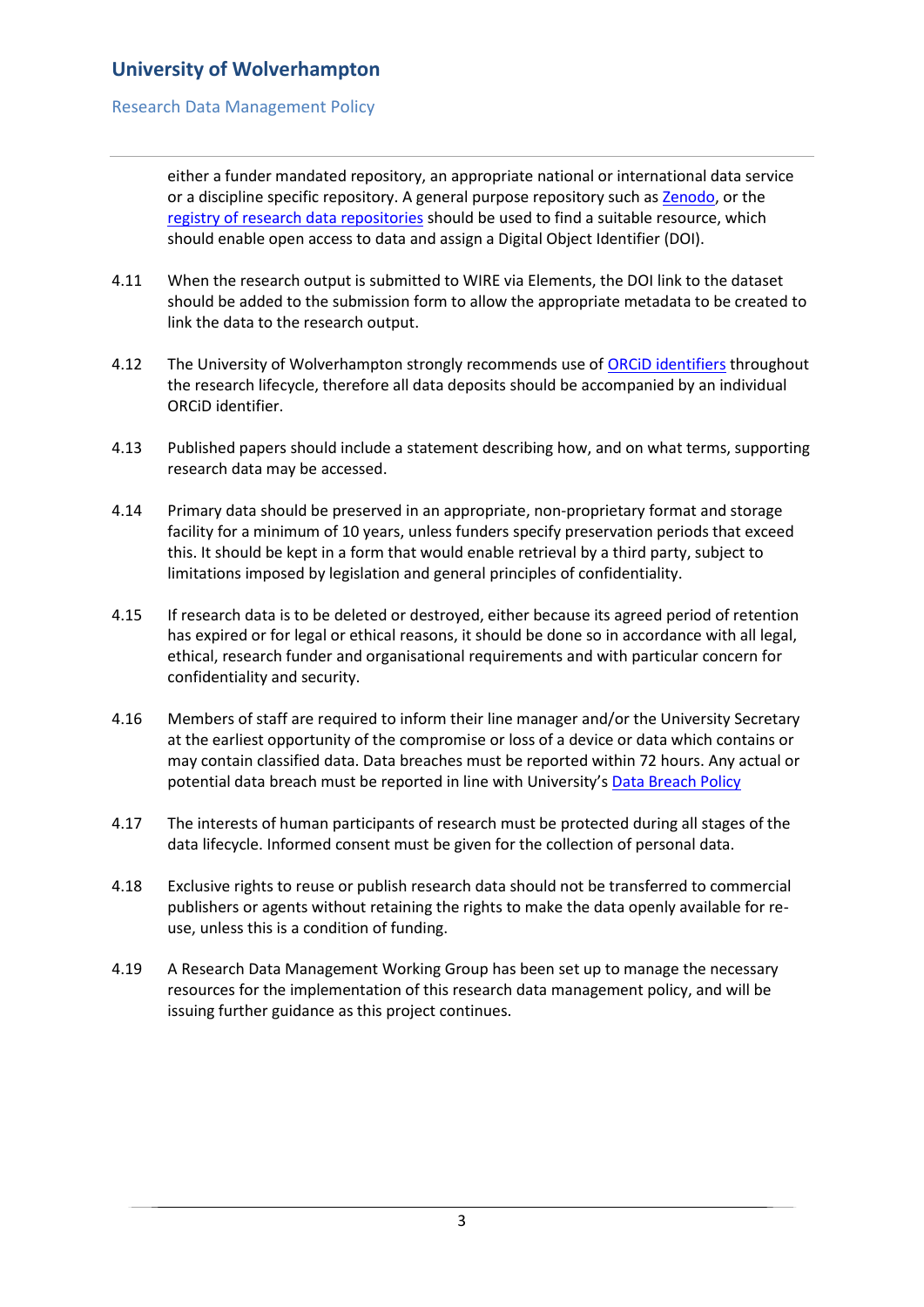### Research Data Management Policy

#### 5. ROLES AND RESPONSIBILITIES

- 5.1 The Dean of Research is responsible for institutional compliance with this policy.
- 5.2 The Directorate of Academic Support is responsible for the development of research data strategy and policy and for developing the services necessary to implement this policy.
- 5.3 Heads of Departments/Schools and others responsible for research staff and students are responsible for ensuring that researchers in their areas are aware of and follow the University's policy and procedures regarding research data.
- 5.4 During the lifetime of a project, the Principal Investigator is responsible for research data management in compliance with this policy.
- 5.5 All researchers are expected to familiarise themselves with and act in accordance with this policy, and comply with all legal, ethical, funding body and organisational requirements for the collection, use and storage of data, especially personal data, where particular attention should be paid to the requirements of data protection legislation.
- 5.6 The University is responsible for:
- 5.6.1 Providing access to services and facilities for the storage, backup, deposit and retention of research data and records that allow researchers to meet their requirements under this policy and those of the funders of their research;
- 5.6.2 Providing researchers with access to training, support and advice in research data management.

### 6. RELATED POLICIES

This policy should be read in conjunction with the following policies and guidance:

### **University of Wolverhampton Policies**

Open Access Publications Policy Open Research Statement **[Data Protection Policy](https://www.wlv.ac.uk/media/departments/office-of-the-vice-chancellor/Data-Protection-Policy-2018.pdf)** [Document Retention Schedule](https://www.wlv.ac.uk/media/departments/office-of-the-vice-chancellor/Retention-Schedule---DRAFT-v1.2_-170418-(2)-FINAL.pdf) [Confidential Waste Disposal Procedure](https://www.wlv.ac.uk/media/departments/office-of-the-vice-chancellor/documents/CONFIDENTIAL-WASTE-DISPOSAL-PROCEDURE-Dec-2019.pdf)  [Acceptable Use of IT Facilities](https://www.wlv.ac.uk/media/departments/office-of-the-vice-chancellor/documents/Acceptable-Use-of-IT-Facilities.pdf) [Encryption Policy](https://www.wlv.ac.uk/media/departments/office-of-the-vice-chancellor/images/Encyption-Policy-v.1.1.pdf) [Data Breach Policy](https://www.wlv.ac.uk/media/departments/office-of-the-vice-chancellor/4.2---Data-Breach-Policy-2018.pdf) [Ethical Principles](https://www.wlv.ac.uk/media/departments/office-of-the-vice-chancellor/Ethical-Principles.pdf) [Intellectual Property Policy](https://www.wlv.ac.uk/media/departments/office-of-the-vice-chancellor/documents/Intellectual-Property-Policy---Version-3---approved-July-2016.pdf) 

### **Funder and Research Council Policies**

[RCUK Common principles on data policy](https://www.ukri.org/funding/information-for-award-holders/data-policy/common-principles-on-data-policy/) [Concordat on open research data](https://www.ukri.org/files/legacy/documents/concordatonopenresearchdata-pdf/) [Guidelines on FAIR data management in Horizon 2020](http://ec.europa.eu/research/participants/data/ref/h2020/grants_manual/hi/oa_pilot/h2020-hi-oa-data-mgt_en.pdf) [Guidelines on Open Access to Scientific Publications and Research Data in Horizon 2020](http://ec.europa.eu/research/participants/data/ref/h2020/grants_manual/hi/oa_pilot/h2020-hi-oa-pilot-guide_en.pdf)